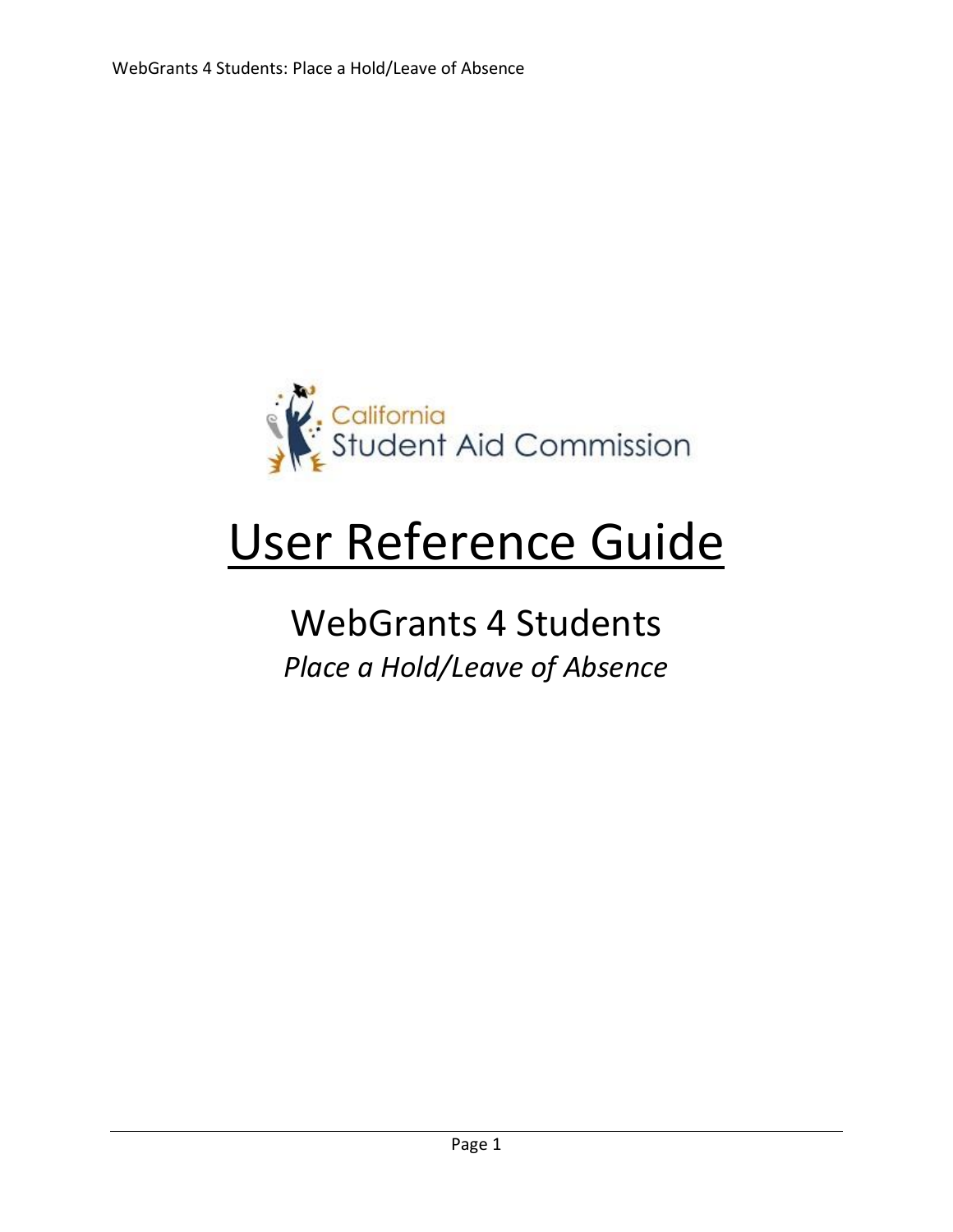### **Table of Contents**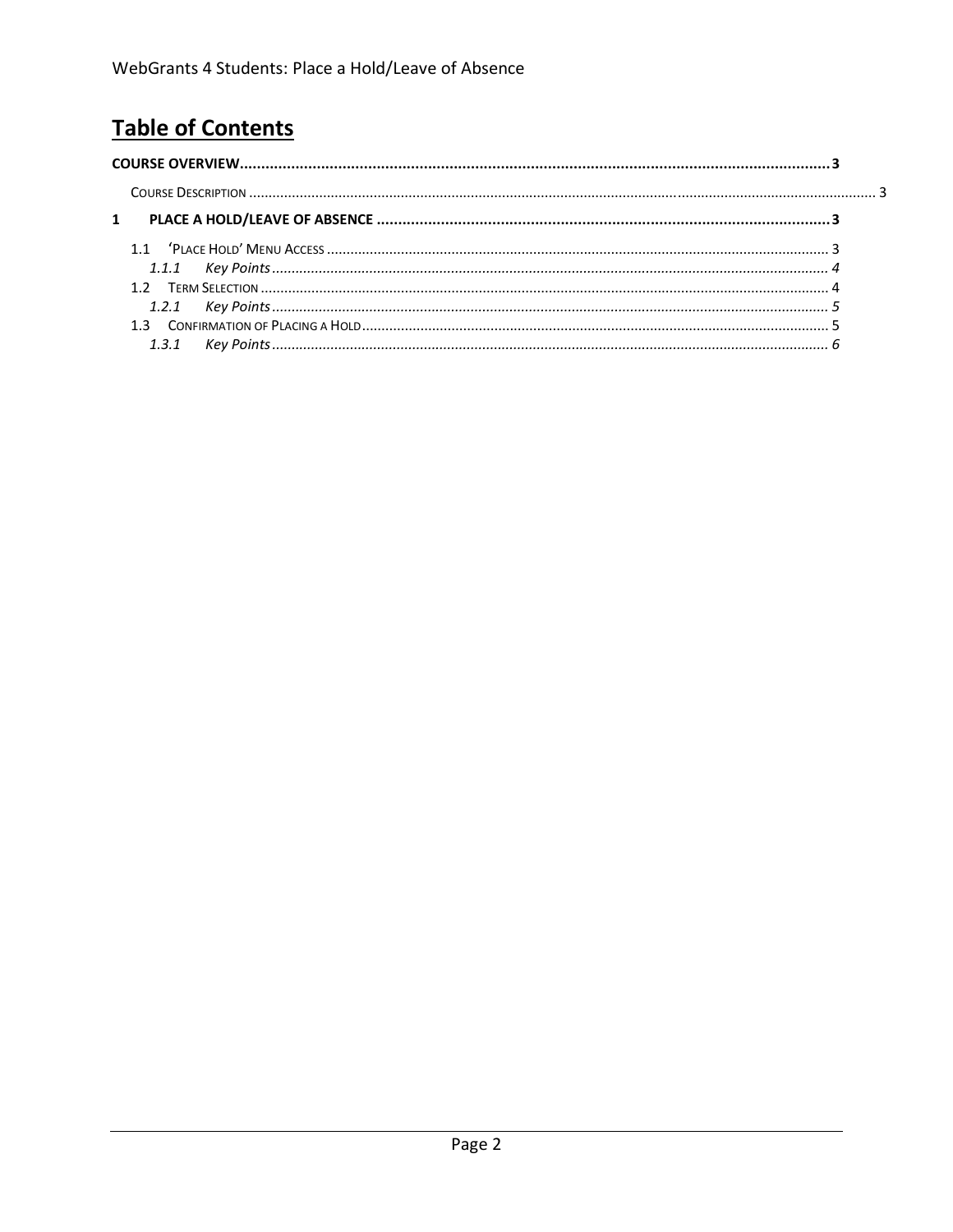#### <span id="page-2-0"></span>**COURSE OVERVIEW**

#### <span id="page-2-1"></span>**Description**

Students who were awarded a Cal Grant who will not be attending school for a term, or intend to place a hold to preserve eligibility for a later term will need to place a hold in order to retain the status of 'Awarded' for the next semester.

#### **1 LEAVE OF ABSENCE / PLACE A HOLD**

Lesson Objectives:

This user guide will explain how a student will place their Cal Grant Award on Hold.

#### **1.1 'Place Hold' Menu Access**



(Figure 1 – WebGrants 4 Students)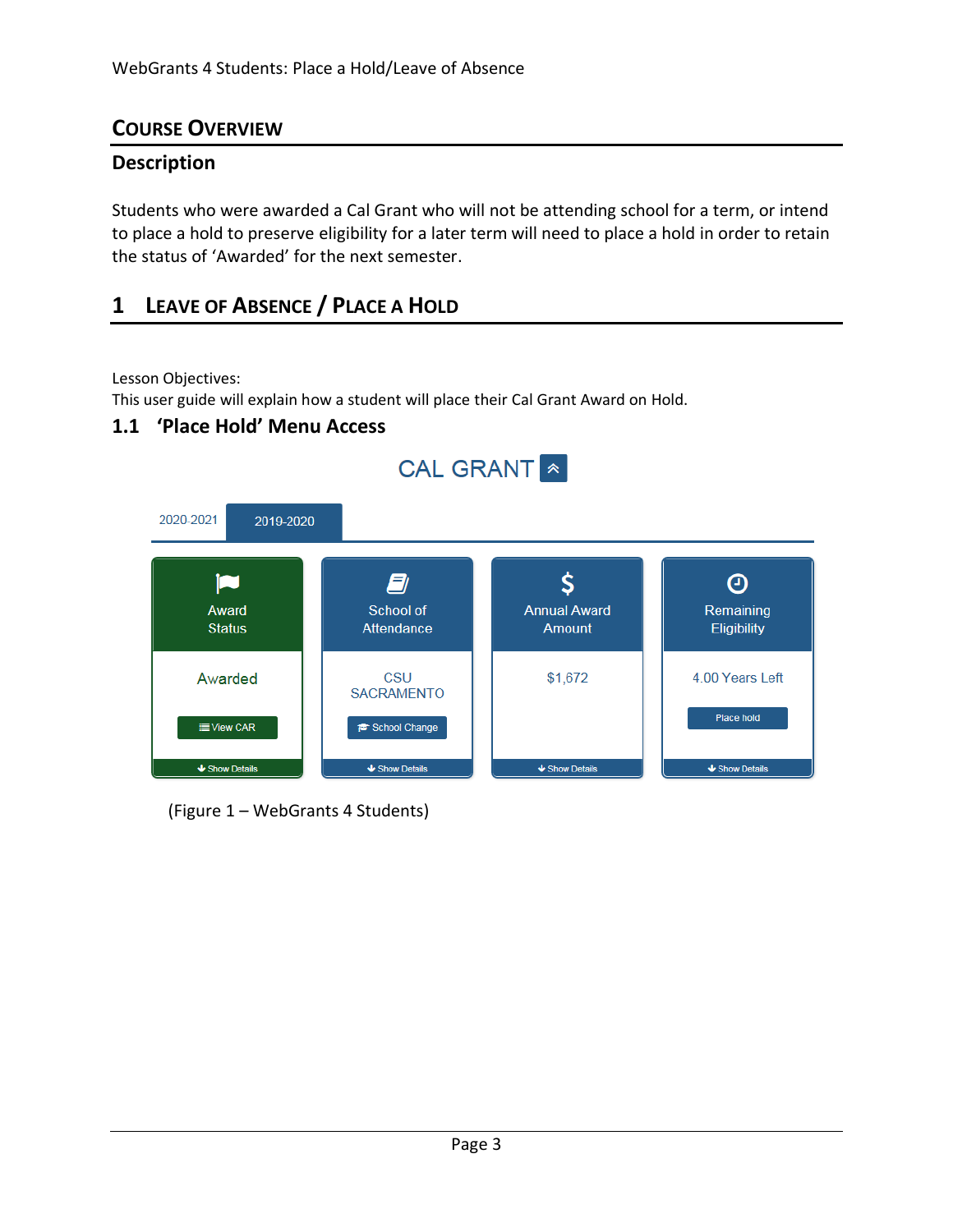| <b>Step</b> | Description                                                            | Action             |
|-------------|------------------------------------------------------------------------|--------------------|
|             | 1. When a student logs into their WebGrants 4 Students account they    | Complete To-Do     |
|             | will have a 'Cal Grant' menu with four cards (Figure 1). In order for  | list if 'Award     |
|             | a student to place a hold they must first have an 'Awarded' status     | Status' is not     |
|             | under the 'Award Status' card. If the status is not 'Awarded' under    | 'Awarded'          |
|             | the 'Award Status' card, then the student will not be able to place a  |                    |
|             | hold. So, the student will need to complete all their To-Do list items |                    |
|             | in order to obtain an 'Awarded' status.                                |                    |
|             | 2. Once the student has the 'Awarded' status they will then click the  | Click 'Place Hold' |
|             | 'Place Hold' button under the 'Remaining Eligibility' card.            |                    |

#### <span id="page-3-0"></span>**1.1.1 Key Points**

• Log into WebGrants 4 Students and click the 'Place Hold' button under the 'Remaining Eligibility' menu.

#### **1.2 Term Selection**



(Figure 2 – WebGrants 4 Students)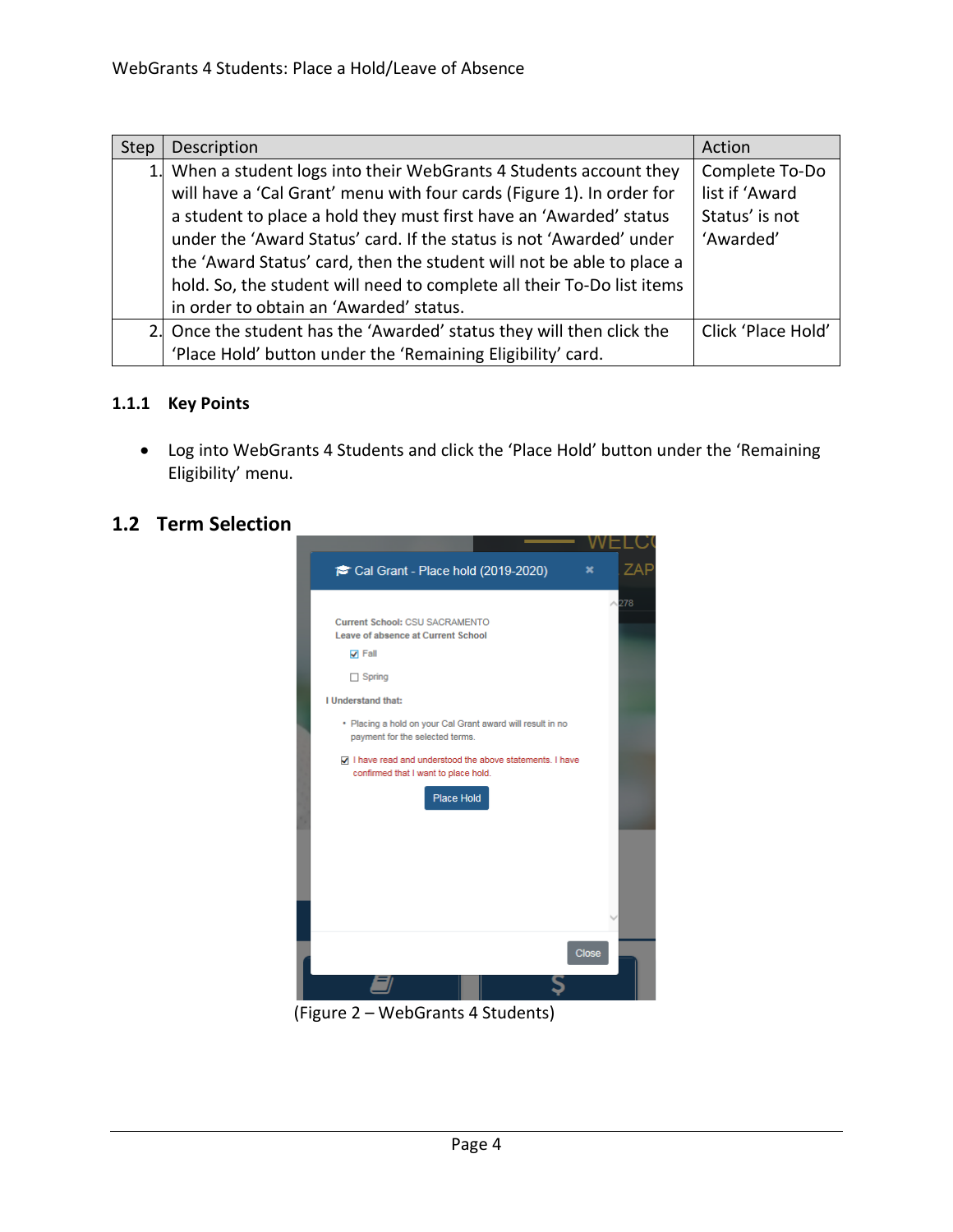| Step | Description                                                            | Action           |
|------|------------------------------------------------------------------------|------------------|
|      | 1. After selecting 'Place Hold' the student will be presented with the | Select the term  |
|      | 'Leave of Absence' term selection option (Figure 2). The student       | to place a hold  |
|      | must select the term for which they will be posting a 'Place Hold'     | for              |
|      | for.                                                                   |                  |
|      | 2. Note: If a student has not received payment, or a payment code      | 'NA'             |
|      | for the prior semester then a hold will not be placed.                 |                  |
|      | 3. The student should read over the disclaimer explaining that by      | Read disclaimer  |
|      | placing a hold, no payment will be disbursed for the selected term.    |                  |
|      | 4. The student must then click the 'read, understand, and wish to      | Click disclaimer |
|      | proceed' disclaimer box and then click 'Place Hold'.                   | check box and    |
|      |                                                                        | click 'Place     |
|      |                                                                        | Hold'            |

#### <span id="page-4-0"></span>**1.2.1 Key Points**

- Select the term you plan on placing a hold for.
- Click disclaimer checkbox and click 'Place Hold'.

#### **1.3 Confirmation of Placing a Hold**



(Figure 3 – WebGrants 4 Students)